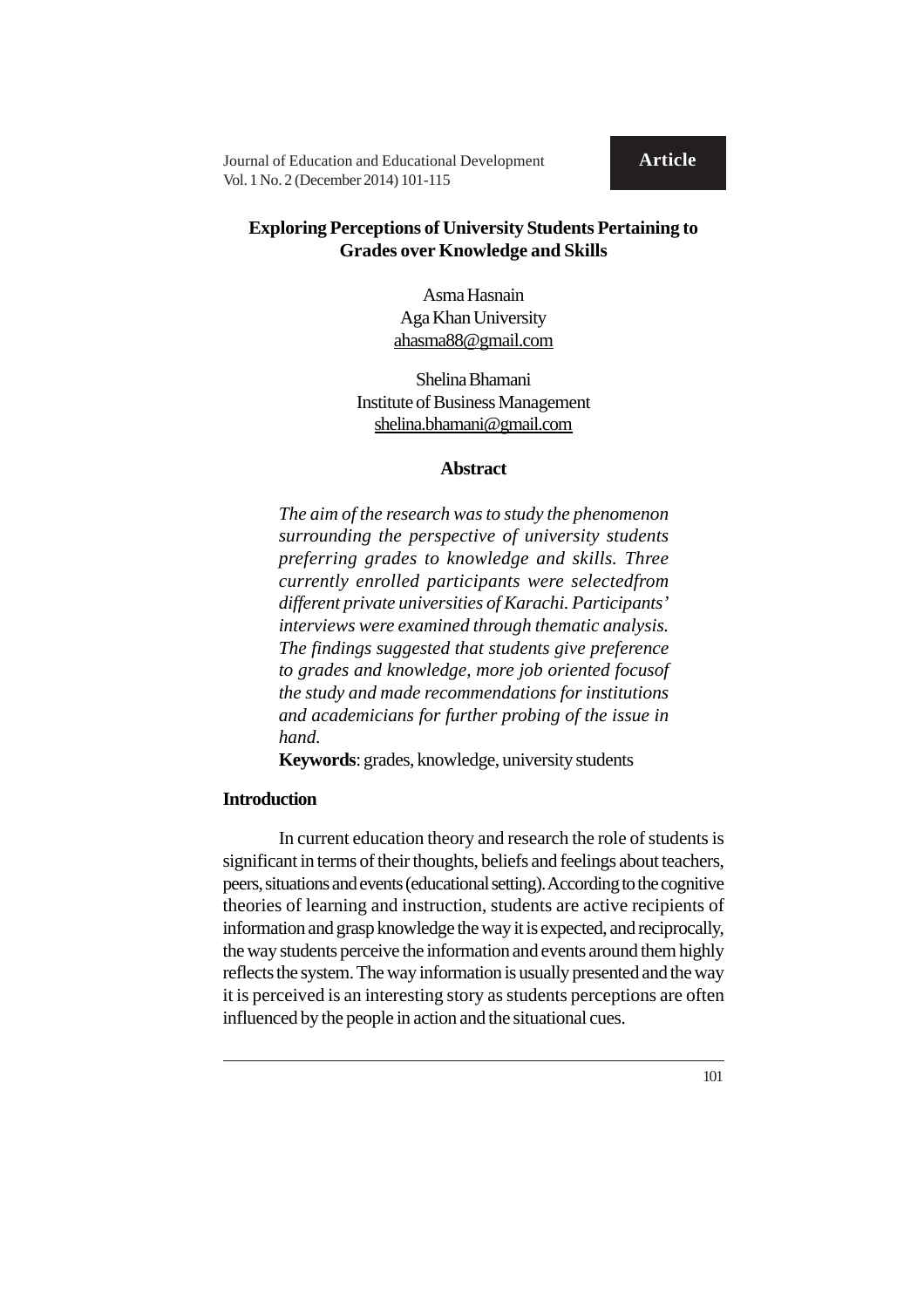Undeniably, the way students perceive learning and the entire evaluation system reflects a trivial image of the education system. Students' perception regarding grades is highly considerable because of two major reasons: motivation to learn and the information that is required for learning. The aspect to be considered is whether grades truly fulfill the criteria or not. The entire scenario is rapidly changing where grades are becoming more important than actual learning and hindering the learning process by deviating students from the way of gaining knowledge. Students try to minimize their chances of getting poor grades by opting for less challenging tasks and easier courses, rather than exploring something new taking up challenging tasks.

Competition is there in any field whether business or education, but it is essential to notice whether it is of assistance or not. Unfortunately, the competition in the education world today is not for the quest of knowledge and skills but for grades. Education is not about learning, exploring and gaining knowledge in many institutions anymore. Education as perceived by many critiques is artificially inflated with grades, and the most destructive type is found in tertiary education which is done on a curve. The bell-shaped curve, with As and Bs are perceived to be as favorable grades, Cs fall in mid-range while Ds are unfavorable grades. It is unfair in terms of promoting the others as threats and a system that appreciates numbers rather than abilities. Nowadays universities are more concerned about Grades or GPAs than whether students learned and understood anything during the programme.

The grading system is also promoted by teachers, which motivates the students to obtain good grades more than learning outcomes and acquire skills that may help them in the future. Thus, grades hamper the learning of the students .Particularistic Practice is a process of converting unacceptable test scores into acceptable ones (Gordan & Fay, 2010). Students who are inclined towards high learning orientation tend to opt for a knowledge and skill based approach in education that eventually creates a distance from them and a grade achievement approach. Therefore, the number of first-class degrees has increased over the past 10 years and has become a standard (Bruce, Birchall, Harper-Smith, Derry & Ross, 2012). The competitive labor-market has also added the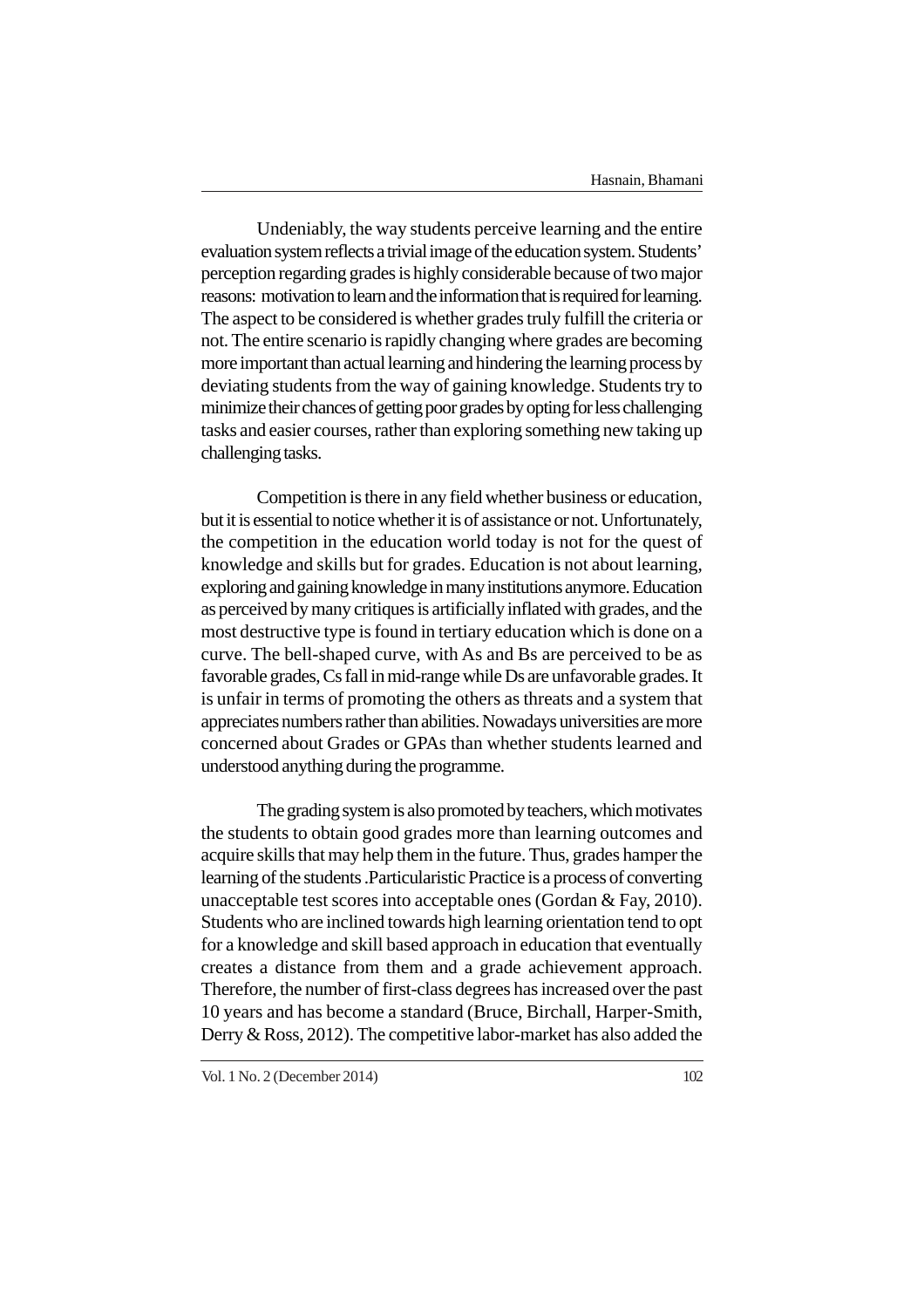stereotypical factor into students' minds that only a first-class degree can get them a fine job. Now it is to find out what students think about these assessment practices which may relate to the future prospects of the job market.

# **Literature Review**

Evaluation of an education system by means of students' opinions and views is generally a common practice. As a result, researchers never overlook the powerful perception of students regarding any area that is linked to education. Perception is based on beliefs or knowledge and contains a great value in providing critical feedback or suggestion for betterment. Thus, students have always been, and continue to become important in terms of their thoughts, opinions and the way they perceive the entire education system. However, students' input is an integral source, but not the only source of evaluation as both students and teachers hold the ability to understand and modify the education system by means of their beliefs or feedback if it is taken into consideration by the consultants and the authorities.

Globalization has resulted in change of educational needs and expectations of every individual and society (Khan, 2014). Both the individual and the society are competing and striving to be on top, to improve their lifestyle and their outlook towards life in general. For an individual, an impressive feat in college, depicted by high grades determines a promising lifestyle in general. Grades and grading systems in education are perhaps the most important aspect when it comes to the measurement and evaluation of educational objectives (Tippin, Lefreniere & Page, 2012). Assessment or grading is essential and the most basic component to evaluate the effectiveness of an individual's process of acquiring education. It is recognized as an important factor in student learning. Therefore, there exists a direct relation of students with the grades they achieve, and the impetus grades provide to learn and achieve. The relationship is almost cyclic and affects each other.

There are several operating universities and institutions in Pakistan, and the grading system prevalent in these educational setups is either inspired by existing systems or in place according to the institutions'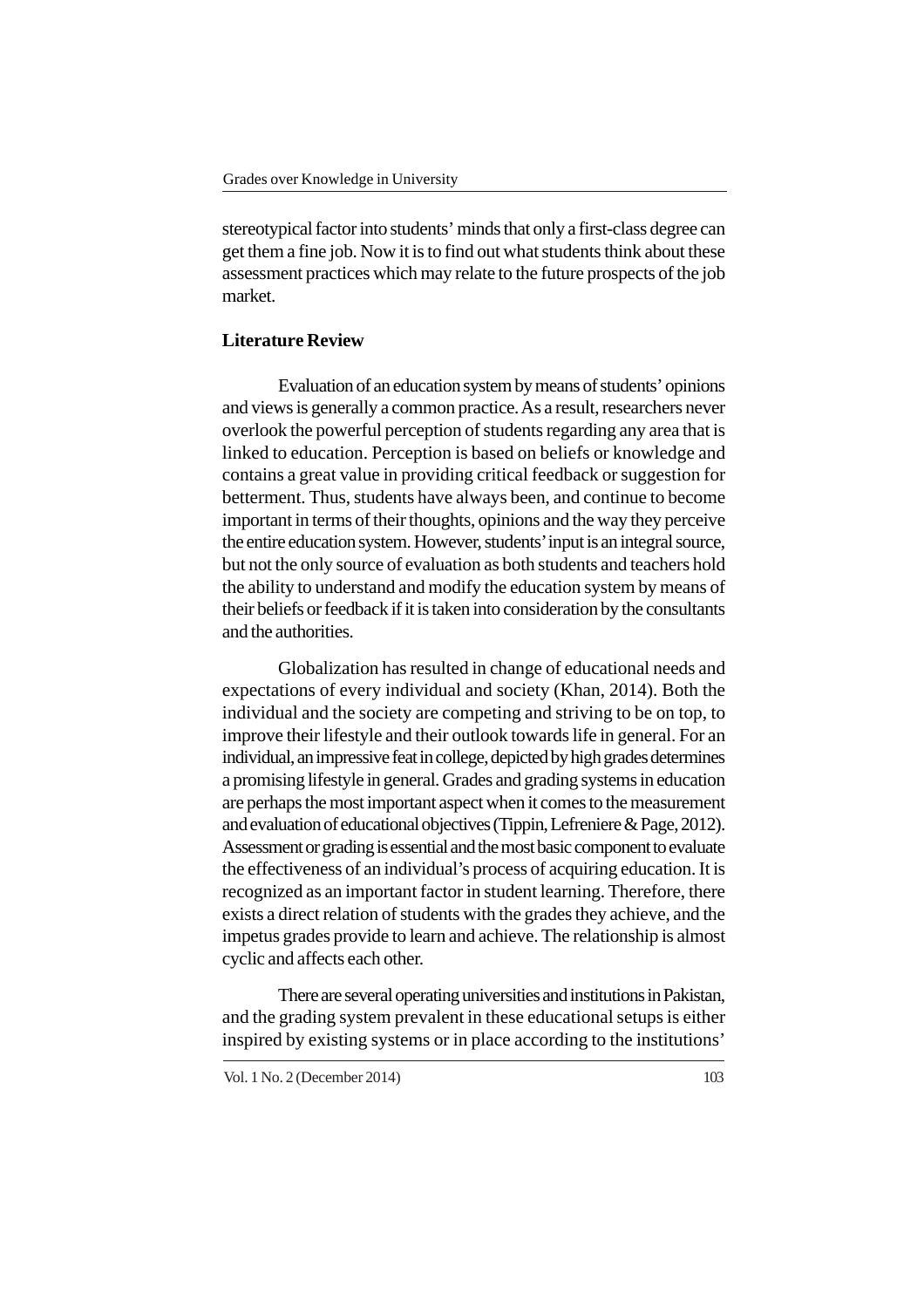requirements. There are no major differences among these institutions, but a slight difference in assigning numbers to a particular grade exists.

It is important to understand that the evaluation process has facets linked with the entire institution: educational goals set the instructional objectives, which inform the assessment processes and which subsume  $360^\circ$  evaluation where primary importance is given to student feedback (Al Kadri, Al Moamary, Magzoub, Roberts, & Vleuten, 2011). All these aspects are aligned to deliver the end product; knowledge and skill development in students. This is undeniably an arguable, questionable and debatable topic. However, the present research explores the perceptions of students and the worth and value attached to their perceptions and experiences.

The grading criterion was developed in the 1700s. Yale University in 1783 had developed a grades depiction terminology which gave birth to the 4-point grading scale. Since then the conundrum continues to baffle students at least, for most of them are unable to find justice in the grade awarded to them. In addition, the educational fraternity is unable to state with conviction the extent of the increase in the knowledge and skills of the students because a high grade point average does not always warrant a highly skilled professional. On the contrary, it has given rise to a competitive streak where teachers and students both heavily rely on how much information one has to give must necessarily get a good grade. The grading system evolved over the years, and a plus/minus system emerged. Grades are distributed on a 4-point based grade point average (Baker, 1999).

The effects of grading may be negative due to the grading system and students may find themselves toppling down a grade level with a difference of a few marks (Baker, 1999). This also accounts for the resentment and the ensuing arguments with authorities and teachers on the grade assigned. How could a mark or two, completely change the grade from an impressive A to A- or B+ to B? What could be lacking in the assignment, test attempt, etc. to push a student to these discomforting level transits? Though the study results showed that teachers and students both have negative impression of the grading system for a particular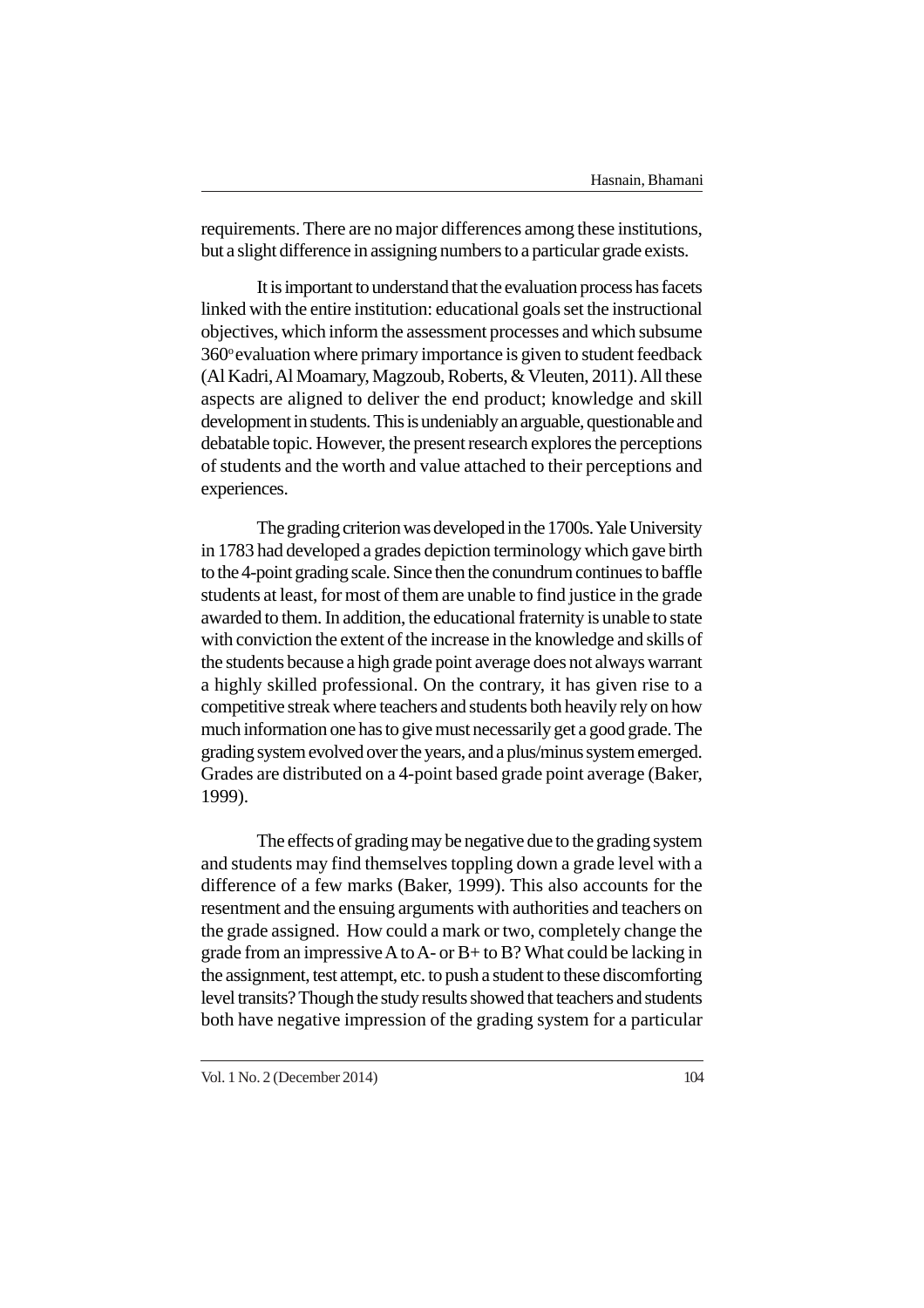business course (Baker, 1999), yet it prevails and continues in all subjects and in all prestigious institutions.

Knowledge and skills are the cornerstones of education in colleges and universities (Rich, 1998). Knowledge and skills to a great extent render the success in individuals' lives: their self-contentment, their job satisfaction, their abilities to acquire a suitable job with a suitable remuneration, and their ability to participate in civic life. A rise in enrollments in higher education programs is seen for a sustainable future across the globe, where previously higher education was available to a very fortunate few. Knowledge and income, hence, have a direct relation with each other on the premise that the educated have a better chance of a better job. But with this the importance of academic achievement is being disregarded and devalued. For the need of a better job and a successful and speedy launch into the earning phase of their lives, most students are disregarding and devaluing academic achievement to greatly valuing grades. One of the reasons for this great value is the fact that a good grade point average (GPA) or cumulative grade point average (CGPA) is the route to success.

Most teachers are also grade-oriented. Their instructional sessions, test papers and assignments are focused towards the criteria usually set by them and the institution (Hunt, 2008). Teachers at the outset of the educational programs or courses drill the importance and value of good grades, especially around the time of tests and exams. Where teachers tend to think that their insistence on achieving good grades will be influencing the students, in actuality they do not realize the same (Reddan, 2012). However, teachers also perceive grading as one of the most difficult tasks in teaching (Frisbie, 1979). "Grading is one of the least liked, least understood and least considered aspects of teaching" (Green & Emerson, 2007, p.2). While some teachers will find it cumbersome to assign a grade, students question the fairness and the reliability of the grade and the teacher. Fairness is important to discuss to understand the perceptions of university students.

Psychometric analyses in many research studies have shown two types of students and student-orientations in higher education; a learningoriented type and a grade-oriented type (Alexitch, 1996). With inhibitions of fairness in scoring and grading, it is plausible that students could resolve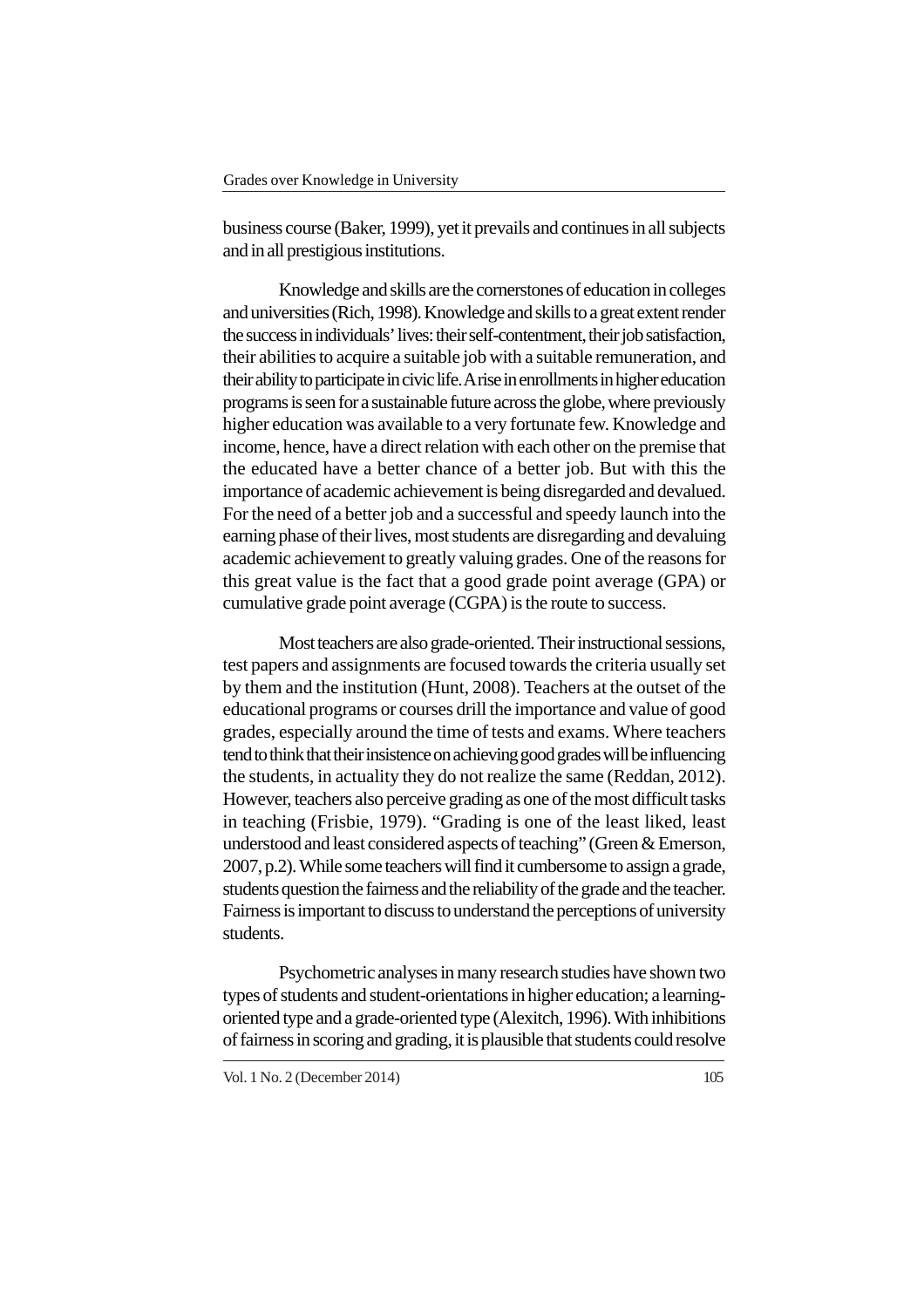to be on grade-oriented type (Alexitch, 1996). Therefore, institutional practices could act like a vicious circle, creating grade-oriented types, while creating more competition and struggle in the name of educational excellence (Landrum & Dietz, 2006).

The review of relevant literature suggests that students' perceptions in general are mostly negative towards grades and the grading system. The criteria might be invigorating and competitive in impression but it poses a great difficulty for both teachers and students, for one, it is stringent and may not always depict the accurate academic achievement of the student. The conundrums will continue since the grading system does have its merits and advantages. For one, is helping institutions churn out the best graduates who must have definitely worked their hardest to achieve exceptional grades and rankings. In addition, the students, in a general setting without an exception, are also able to acquire suitable job placement and remuneration, which strongly compliments their achievements. However, the qualitative aspects of grading will continue to be debated, since it has never really been society's mandate to extract the best few in the workforce. The evolving global trends also warrant the universities and the academia must produce able and productive citizens who are able to contribute to the betterment of the society and have self-contentment, self-satisfaction and self-esteem; there can be no other alternative.

## **Methodology**

### **Study design**

This qualitative investigation pursued a phenomenological study method. As per the nature of the study, purposive sampling was done to select participants from different private universities of Karachi. The study was planned to explore the perception of the participants revolving around the phenomenon of grade and knowledge preferences in attaining higher education.

# **Participants**

Three participants were selected based on the criterion that each participant is currently studying in a private university of Karachi. Each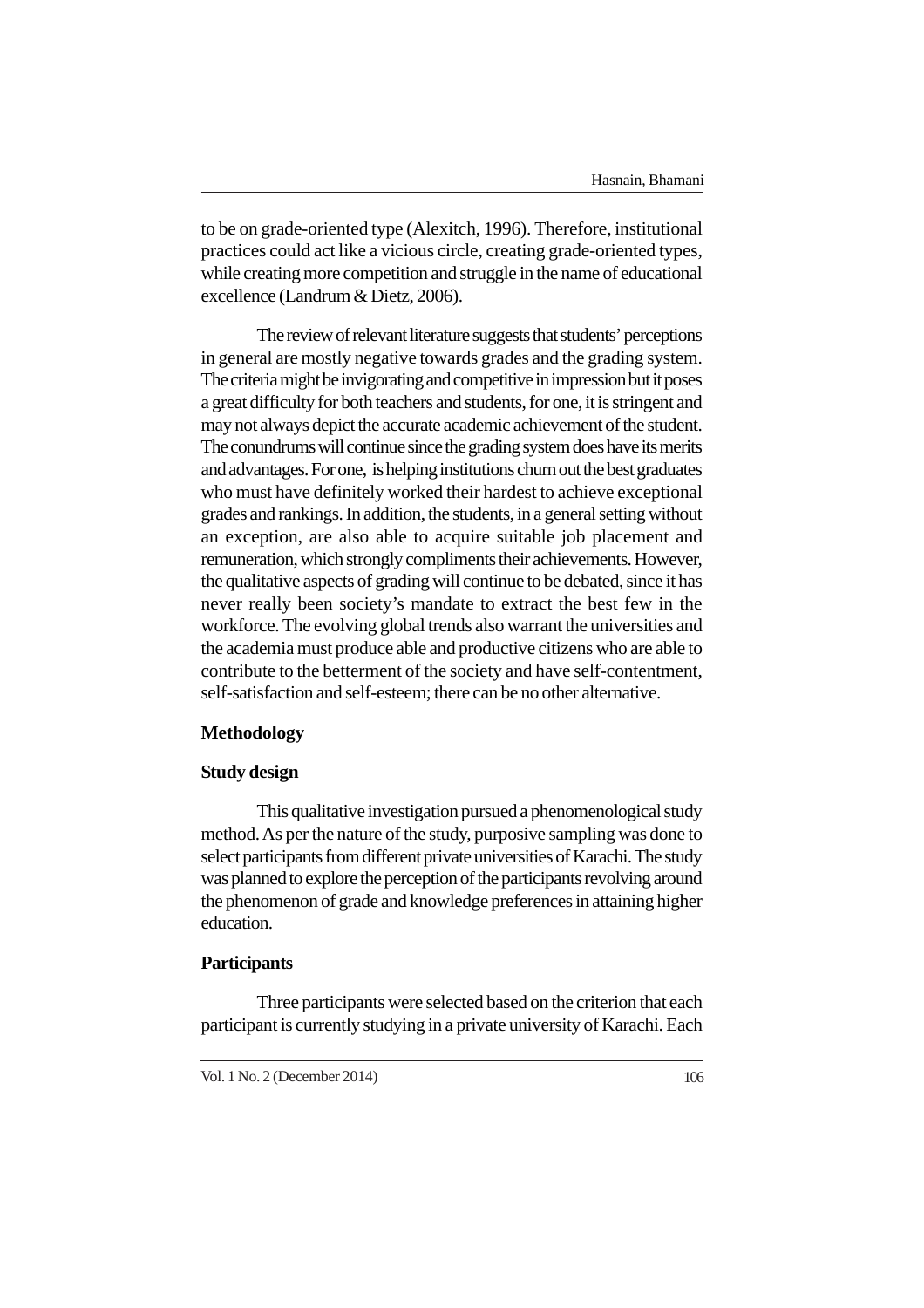participant belonged to a different university in order to keep diversity. The participants were explained about the aim of the research and after obtaining their consent the interviews were conducted. The responses of the interviews were tape-recorded Akhter (pseudonym) was a student of a renowned Engineering University. He was studying Biomedical Engineering. He was a regular student and was also working part-time in an NGO. Sana (pseudonym) was a student of a renowned Business University, studying MBA Executive and also working in a school. She sees her bright future in the educational field once her MBA is completed. Ali (pseudonym) was a student of BBA final semester doing his majors in Finance from a reputed university in Karachi. He has plans to study further along with working in a Multinational as a Finance Executive and to excel further.

# **Measures**

The study's source of data collection was in-depth interviews. The interviews were conducted in participant's own university setting. The participants were allowed to be bilingual whenever they felt the need.

# **Procedure**

The in-depth interview responses of each participant were transcribed into English. The themes were identified through thematic analysis of the transcribed data.

#### **Findings and Discussion**

The findings of the study revealed both parallel and distinct opinions of the participants. The data analysis discovered the following aspects:

#### **Perceptions about education**

All three participants expressed their views with complete confidence during the interview. They believed that education helps an individual to groom and upgrade at any point of time. From a futuristic view, education allows to work better and create opportunities for sustainable and life-long growth. Educational training helps in developing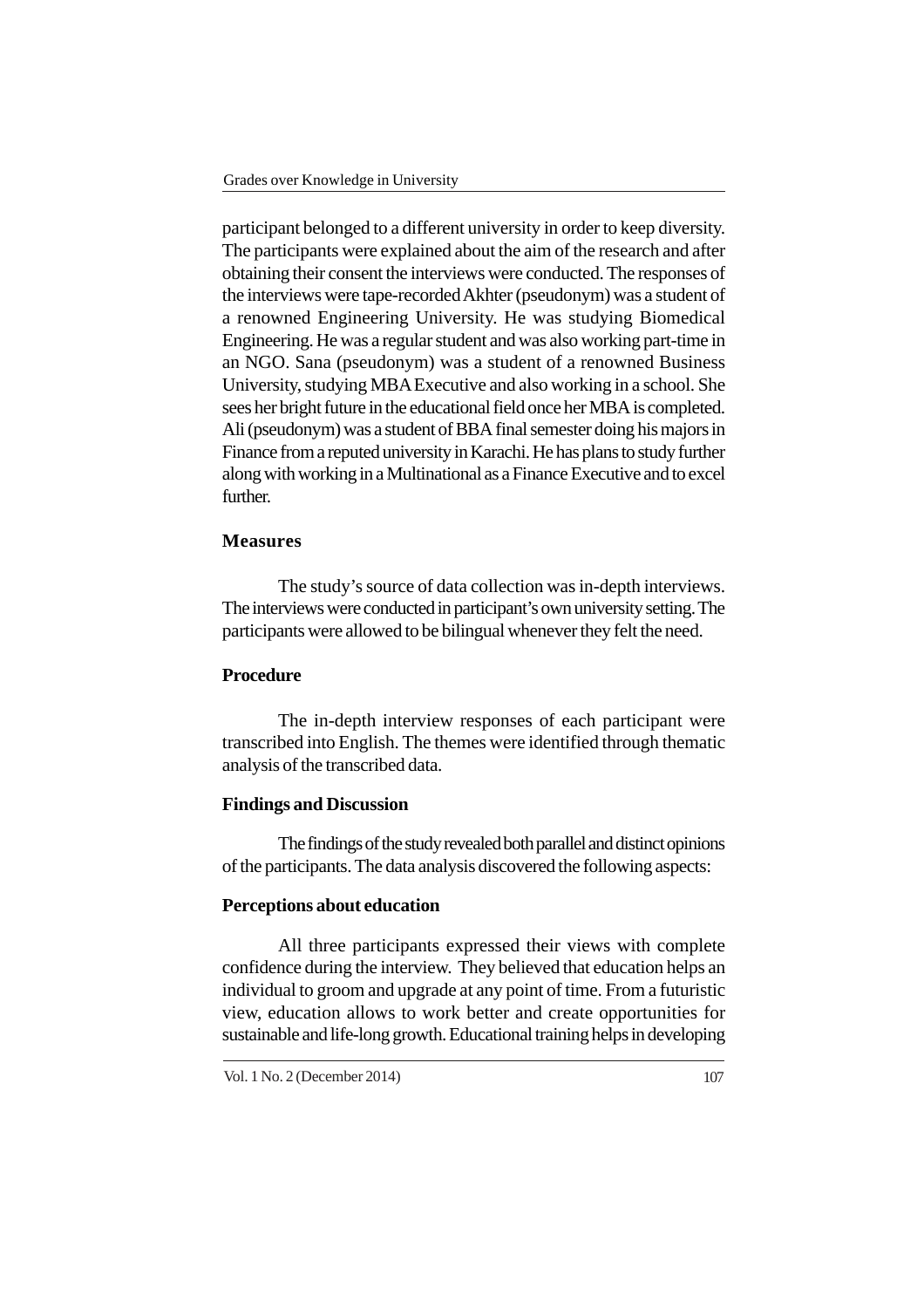a long term view and persistent intelligence. Sana explained in her response how she felt the need to acquire further education. She pursued two master level programs when the previous one left her dissatisfied. She mentioned:

> *"I was not keen on acquiring further education after my Bachelors. I began working in a school and discovered I have something to give; but before that I needed to upgrade myself. I pursued M.A. Education from a semi-private women's university in Karachi. I was not satisfied. I wanted a more challenging learning opportunity and experience. I went for another Masters, this time in an elite private university. Anyhow, the reason for acquiring education was to upgrade myself, so that I may give in a better way."*

Sana's response reveals that education is never a waste whether one makes use of it or not. If a person is career-oriented and stays in the loop, then at some point in time she feels the need to be upgraded in the information. However, both male participants Akhter and Ali focused more on career opportunities and professional development. Akhter stated:

# *"My reason to acquire education was to get better career opportunities and professional grooming."*

There is no doubt that university education, training and nature of knowledge contains a profound tendency to develop professional knowledge, critical thinking and systematic approach towards learning amongst the practitioners. Likewise, Ali in his responses confirmed that education nourishes one's mind and helps to grow intellectually. Ali elaborated his view pertaining to the significance of education by reporting:

> *"Education helps you stay relevant in your field so professionally you become a valuable asset to your organization. It is also extremely important for the growth of the individuals themselves because it grooms you to be a better citizen. The more you learn the humbler you become because it helps you realize that you are in fact, quite ignorant. Education gives you the knowledge and training to make smarter decisions in your professional and personal life."*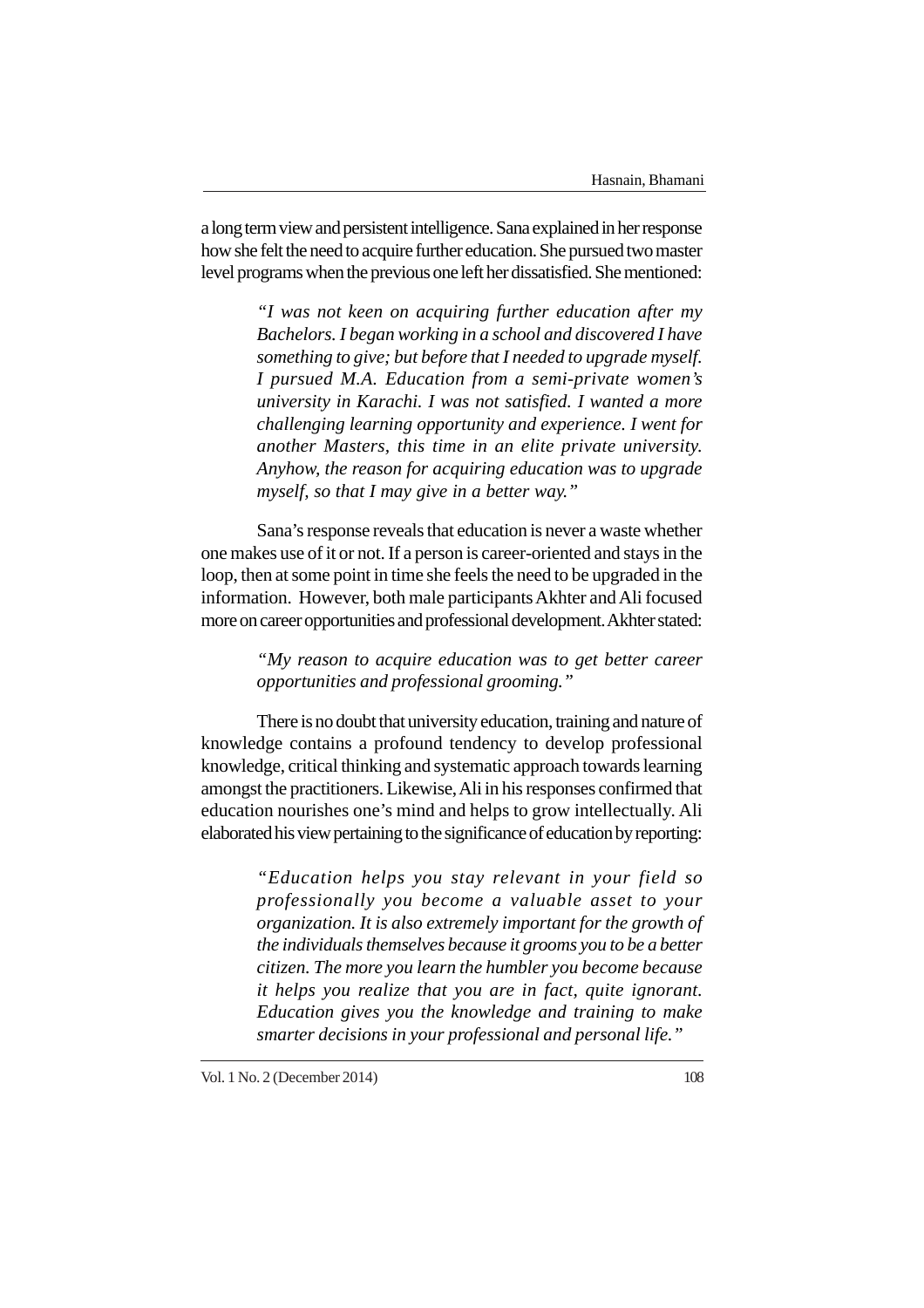Knowledge and abilities contribute the most in the success of a career; the lack of it can cause ineffectiveness in performance (Johnson, 2003). Ali's response is primarily true in terms of acquiring education for professional growth and getting ample opportunities, as developing a career is a ceaseless outcome of a comprehensive maturation and evolution of both knowledge and aptness.

# **Perceptions concerning education system**

In this study, all three participants shared views that were extremely individualistic, based on their perceptions. Sana believed that the education system still has room to improve when she compared one institution with the other. Whereas, the responses of other two participants showed a few similarities. Sana shared her experience by stating:

> *"We have to improve, a lot! I must say there are a few higher education experiences that are worthwhile and certainly to go for. But they are just a few. The character of our nation must improve to provide such teachers in higher education institutions who will create a great impact in the lives of many. Neither you, nor I have met teachers as such."*

Education plays a vital role not just in humanizing students but in developing a sense of self and existence amongst them in the world. Therefore, the responsibility of an institution is to provide such experience and platform to the students where they can rise above the basic needs of the materialistic world and search for one's self. Ali in his responses questioned the accessibility of education for all, which is limited to a certain population these days. Education systems are there to nurture, but they are doing a limited job in terms of the evolution of the entire population. Ali shared his opinion by asserting:

> *"Private universities are of course, commercially driven. However true this might be, private universities still offer a better quality of education compared to public universities. The only issue is that they should be more accessible to the general public, especially to the economically downtrodden*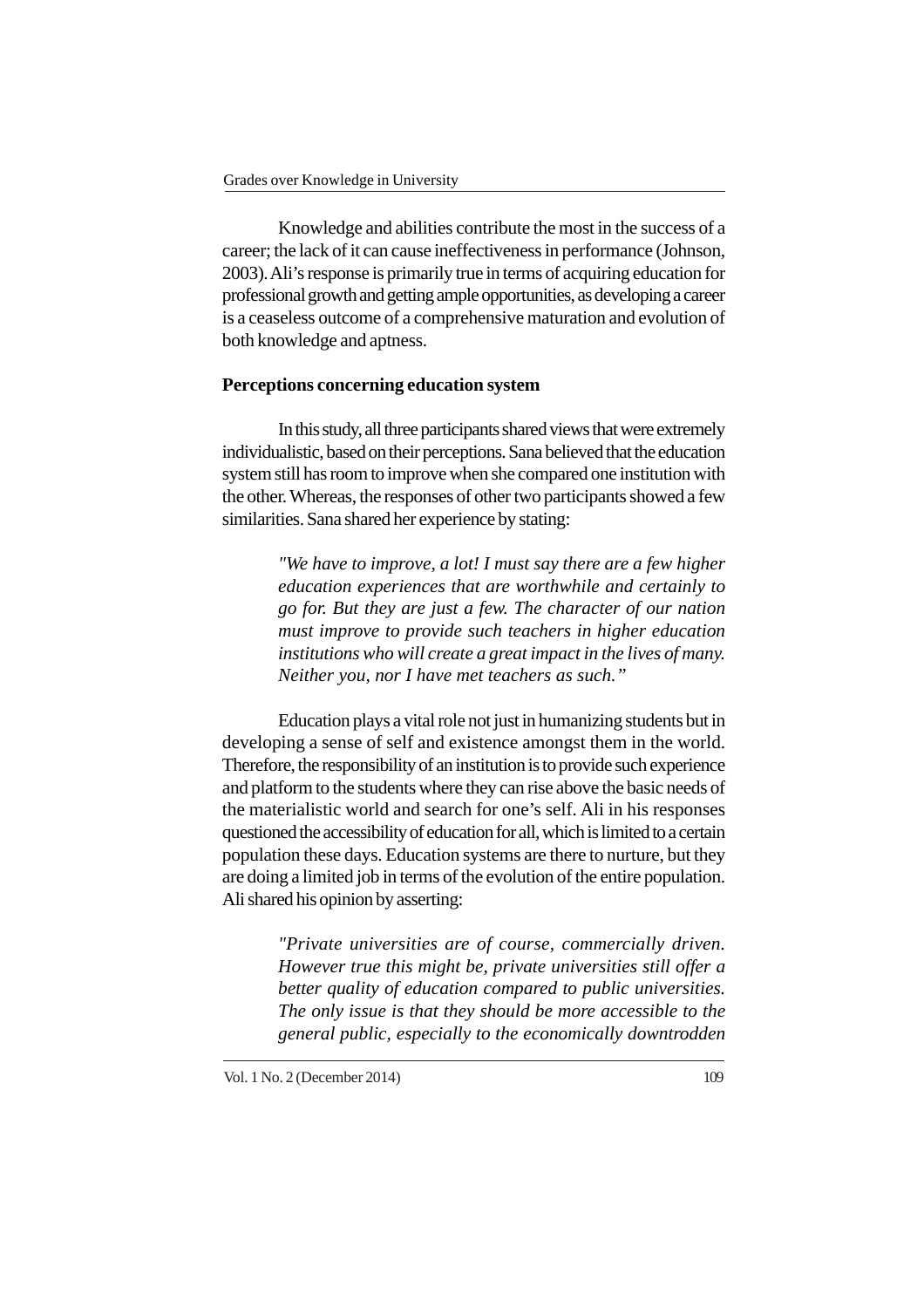*classes so that they can fulfill the actual purpose of education i.e., to improve lives and not just help the rich get richer and leave the poor without a chance."*

# **Perceptions regarding grading practices and competitive environment**

Normative grading system, based on curve, discourages collaborative learning and brings several consequences with it. Normative system creates disengagement with studies among students, lessens motivation, and increases examination and evaluation anxiety and affects interpersonal relationships (Crooks, 1988). Sana believed that there is a lack of check and balance when it comes to assessment and grading practices, as every university seems to be following its own system or a system that has been enforced. Sana shared her experience by expressing:

> *"With my experience I have come to know that there are conspiracies in the universities to purge a particular number of graduates each year. There is no measure of quality in testing procedures, in one program, a student is demanded to undertake various forms of evaluation, mostly memory-based or application-based. These again are arbitrary in form, purpose and outcome. Hence, the practices are questionable and not reliable."*

The progress of a nation is highly dependent on the educational systems; the quality they provide impacts the success of the students and all together the success of a country (Xu, 2011). Therefore, the educational practices including assessment and evaluation need to be upgraded as time changes. Akhter shared his views regarding the grading practices by stating:

> *"Assessment and testing practices are quite traditional and need to evolve with the changing times. Students should be assessed based on how they are taught.Tests need to focus more on the upper levels of cognitive learning of Bloom's taxonomy instead of assessing only their knowledge and comprehension skills. University level education prepares*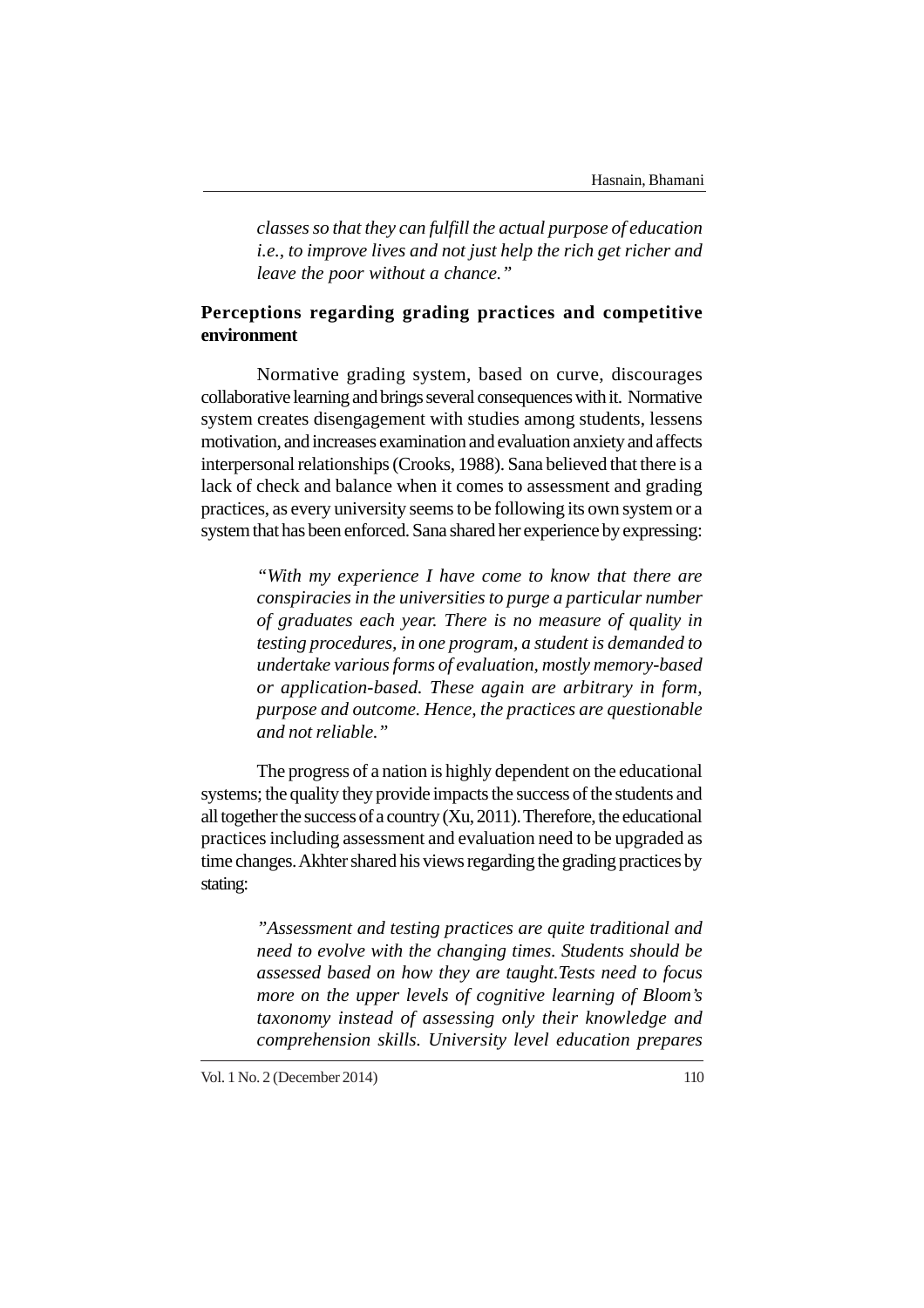*students for their jobs and so assessments should focus on their evaluation, application and creation skills."*

A child has an innate desire to compare himself with the others in every possible manner. Initially, formal competition was restricted to sports only, but now it is affecting education also. It is not the fault of an individual as society educates him/herself to compete and exercise all the abilities he/she owns (Verhoeff, 1997). Competition can be both encouraging and discouraging in the context of higher education. In Sana's case, competition highly depends on the environment in which it entails and the aim it carries. She defined competitiveness as:

> *"There are two ways to see competitiveness: one way determines the best in a group of individuals, the other determines creative contribution of all, equally and accountably. I advocate for the second determinant. If I have the second environment, I feel creative and intelligent too. In the absence of it, I am not motivated and often feel negative emotions of either being too smart or too dumb in the presence of such a competitive group."*

Undeniably, competition exists in every culture and education is to communicate that culture, as a child is not born with a culture but embraces it later. This culture needs to be incorporated in the life of every child so they become characteristic and get prepared to deal with the hardships later in life. Ali takes competition as a healthy activity by declaring:

> *"As long as the competition actually helps you learn and improve, I think it's a necessary element as it drives a student to getting better."*

Whereas, Akhter defined competition as a way of exploring and knowing oneself in depth. Theories suggest that competition is one of the most effecting way of motivating students and providing them with constructive feedback to perform better both in academics and later in life. Akhter believed that there is no harm in comparing oneself with others as it is a useful activity. He affirmed that: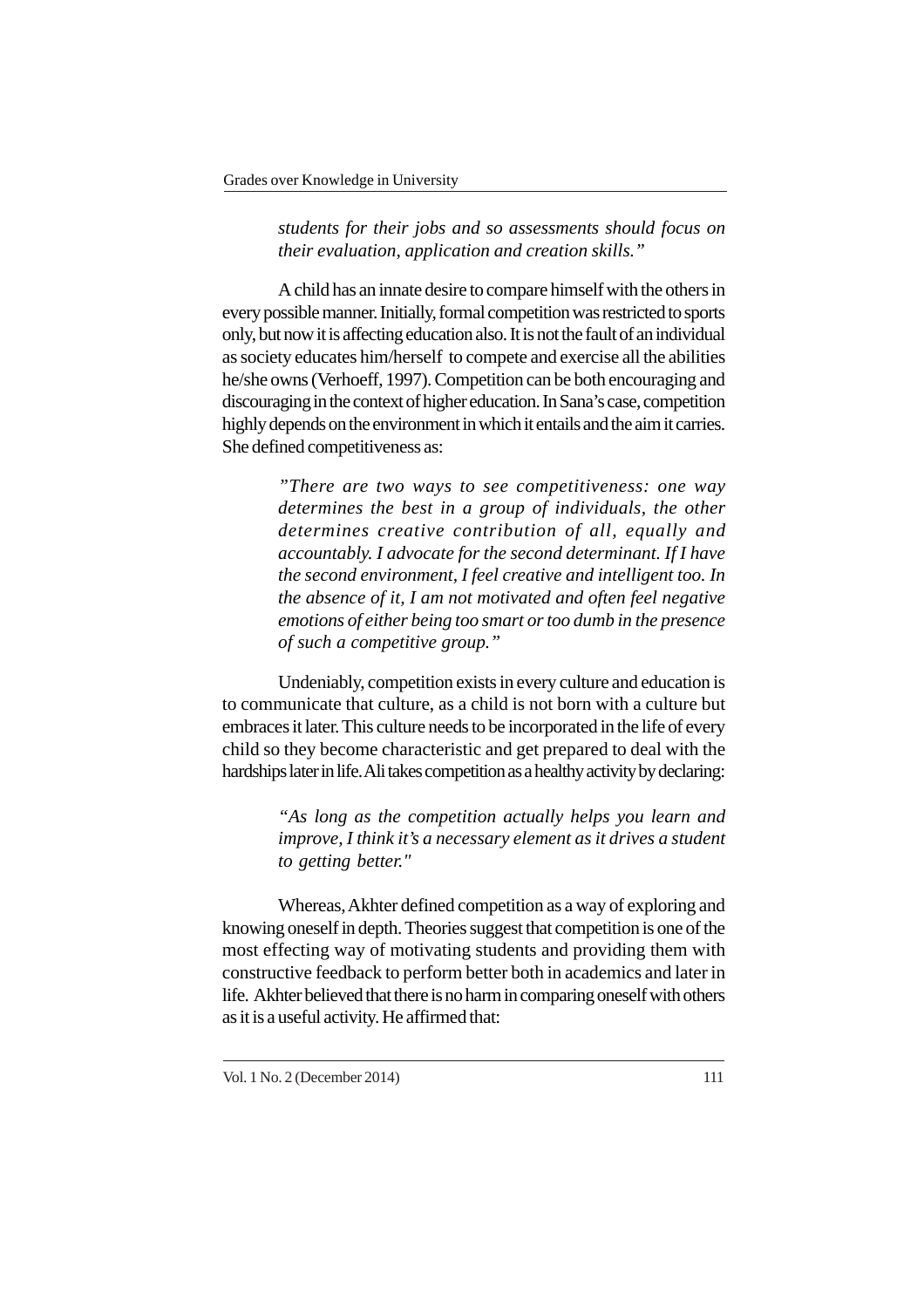*"In the competitive environment of education, we can compare ourselves with others so we can easily get to know our weaknesses."*

Competition in education promotes a complete practice of abilities, guarantees a balance distributed between benefits and encumbrance, promotes high standards and progress in various fields (Crooks, 1988).

# **Perceptions relating to academic credentials**:

Studies have shown that students who are more interested in extrinsic values put emphasis on grades, marks, standards, reputation and competition in general. Whereas, students focus more towards intrinsic values tend to look for intellectual competence, professional or personal growth. Ali shared his views regarding the race for grades:

> *"I believe that a student should think in terms of themselves and forget what grades others getting. As long as the student has achieved what they set out to achieve and they are satisfied with the grades they have, nothing else really matters.Grades are a reflection of learning up to a certain point, but they are based on tests, the results of whom are extremely circumstantial. So if grades are based on overall performance, they can be credible."*

Grades only provide information that is helpful in determining the progress of student learning. Research shows slight or no prevailing relationship in determining the adult accomplishment through grades. Grades tend to be limited to academic performance, but may not signify the overall life achievement of an individual. Sana's beliefs are quite similar when she expressed:

> *"I think grades do not reflect the true potential and performance of a learner, especially given the fact that the evaluation methods and techniques are not qualitative, comprehensive and all encompassing."*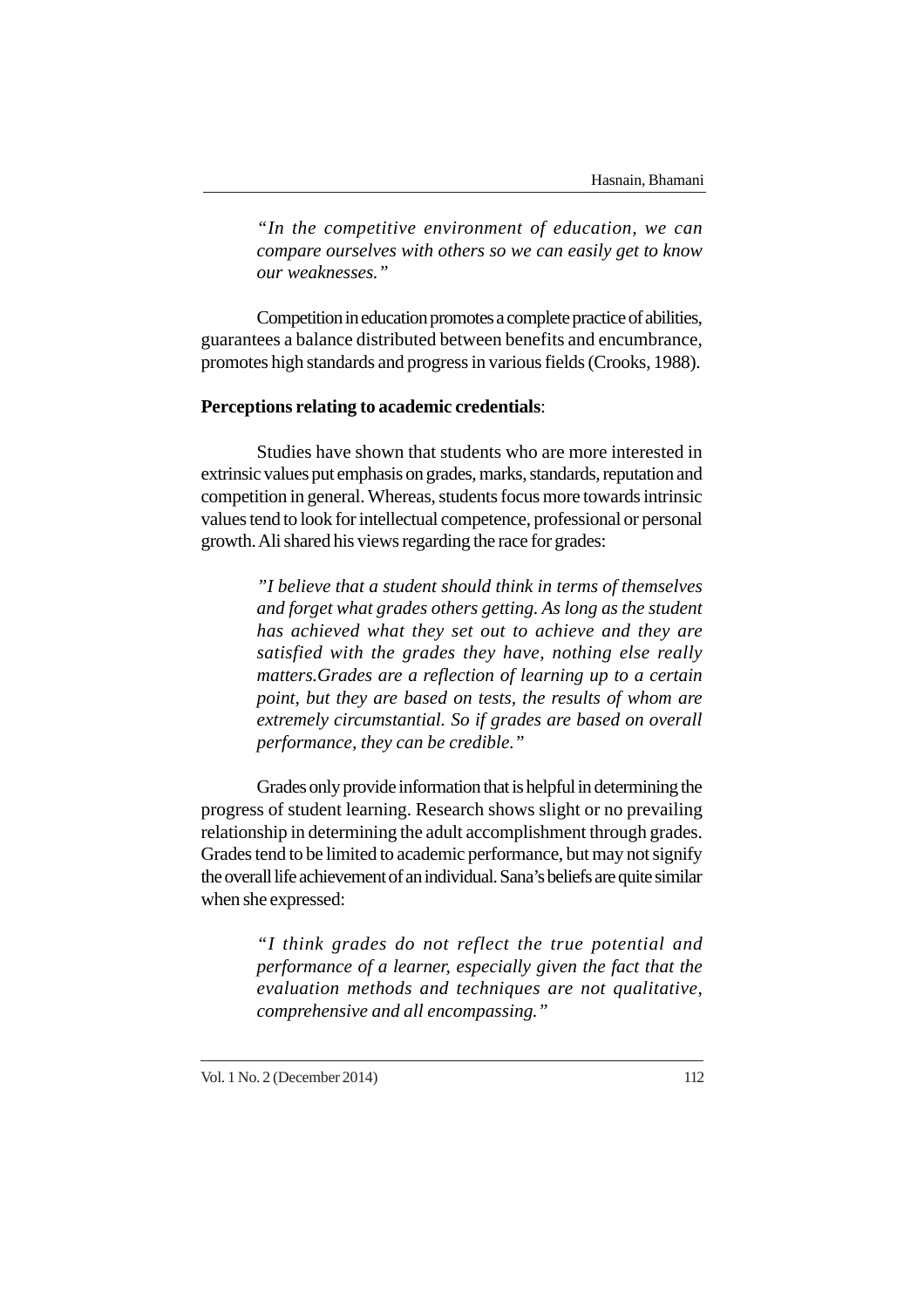Students increasingly recognize educational credentials in determining their future employability; consequently, they sense a strong need to enhance thire values in the labour market by increasing their performance in academics (Tomlinson, 2008). Sana believed that apart from grades, academic credentials contain greater value in the job market. She confirmed the significance by narrating:

## *"Good education '! greater value '! greater job opportunities."*

Regardless of a slight difference in perceptions of preference of grades and knowledge in education for future prospects, all the three participants strongly believed that academic credentials along with the skills one owns signify a person's true abilities. Education in any era is not a waste, but helps in every possible visible or hidden manner (Lee, 2005).

## **Conclusion**

Hence, it can be concluded that students see the importance of grades, knowledge and skills in terms of pursuing a satisfactory career in their lives. Whereas, they believe the system has created this success route map for them, where the name of the institution, grades or academic credentials remarkably signify better job prospects. Though students have an understanding of all the flaws the educational system has, this has become the demand of the labor market, and they are intentionally or unintentionally obligated to follow the established trend. Thus, the phenomenon can be further studied in order to understand the larger population, as the study is limited to a few cases and cannot be generalized. The findings of the study might support the private educational system in modifying their objectives for providing education and for the job market also to demand for candidates with academic credentials and without disregarding knowledge and skills.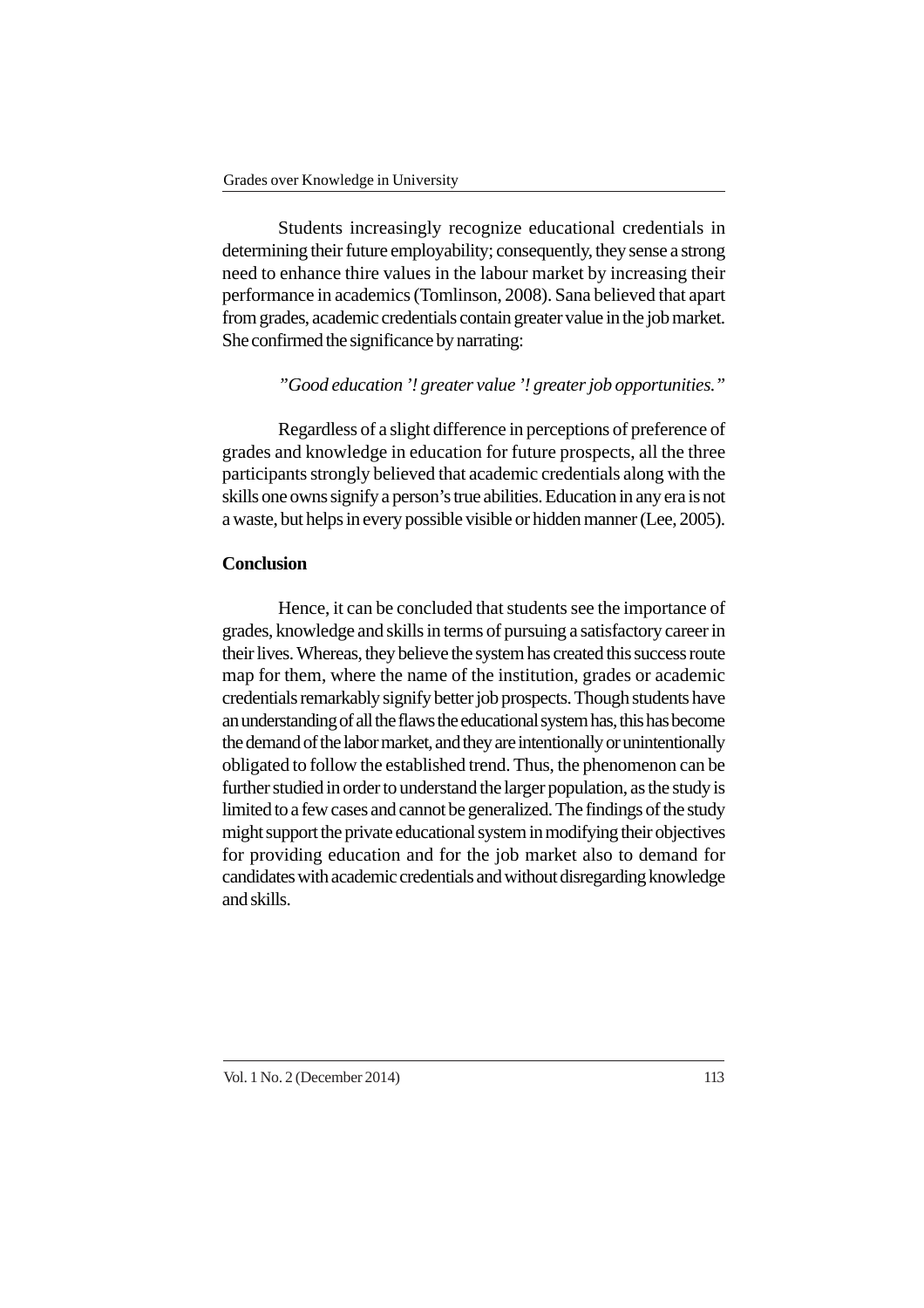# **References:**

- Al Kadri, H. M., Al Moamary, M. S., Magzoub, M. E., Roberts, C., & Vleuten, C. P. (2011). Students' perceptions of the impact of assessment on approached to learning: A comparison between two medial schools with same curricula. *International Journal of Medical Eductaion*. Retrieved from http:// creativecommons.org/licenses/by/3.0
- Alexitch, L. R. (1996). Problems in higher education: Dilemmas for Canadian students in the nineties. *Education, Guidance & Counseling, 11*(2), 15-18.
- Baker, H. E. (1999). Student and faculty perceptions of the impact of plus/minus grading: A management department perspective. *Journal on Excellence in College Teaching, 10* (1), 23-33.
- Bruce, A., Birchall, D., Harper-Smith, P., Derry, S., & Ross, D. (2012). *Fast track to business success* (collection). New Jersey: F.T Press.
- Crooks, T. J. (1988). The impact of classroom evaluation practices on students. *Review of Education Journal, 58* (4), 438-481.
- Frisbie, D. A., Diamond, N. A., & Ory, J. C. (1979). *Assigning course grades*. Urbana: University of Illinois.
- Gorden, M. E., & Fay, C. H. (2010), The effect of teaching and grading practices on students' perceptions of grading fairness. *College Teaching, 58* (3), 93-98.
- Green, K. Emersosn, A. (2007). A new framework for grading. *Assessment and Evaluation in Higher Education*, *32*(4), 96– 511.
- Hunt, L. H. (2008) (Ed.). *Grade inflation: Academic standards in higher education*. New York: SUNY Press.
- Johnson, V. E. (2003). *Grade inflation: A crisis in college education*. New York: Springer.
- Khan, H. (2014). A discussion of globalization and education. J*ournal of Education and Educational Development, 1* (1), 67-70.

Vol. 1 No. 2 (December 2014) 114